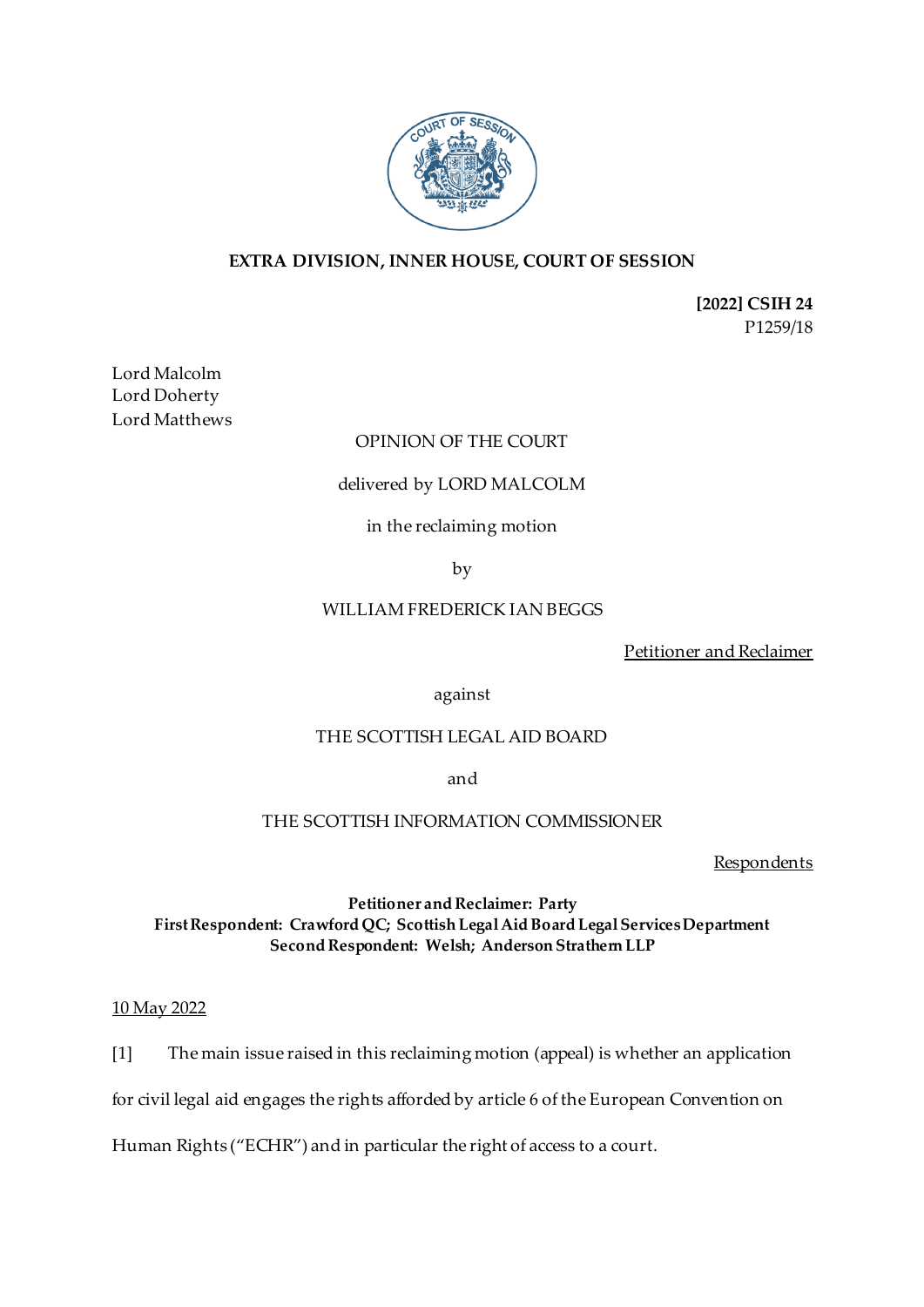**The background circumstances and the decision under challenge**

[2] The full circumstances are set out in the judgment under challenge, see [2020] CSOH 71. In brief, the petitioner, who is serving a life sentence for the murder of Barry Wallace, has applied for civil legal aid to appeal to the UK Supreme Court against a decision of an Extra Division of the Inner House, see *Beggs* v *Scottish Information Commissioner* [2014] CSIH 10. The Extra Division refused to interfere with a determination of the Commissioner dated 16 December 2011, which was to the effect that the police had been entitled to withhold certain information requested by the petitioner because in terms of the Freedom of Information (Scotland) Act 2002 ("the 2002 Act") it was exempt from disclosure.

[3] The petitioner sought civil legal aid to appeal to the UK Supreme Court ("UKSC"). The Scottish Legal Aid Board ("the Board") refused the application. A petition for judicial review was raised against that decision. Lady Wise refused permission to proceed, see *Beggs* v *Scottish Legal Aid Board* [2016] CSOH 90. A second application for legal aid for the same purpose was lodged with the Board. Its refusal was the subject of a second judicial review. After a substantive hearing it was dismissed by Lord Woolman, see [2018] CSOH 13. His Lordship reviewed the relevant case law and observed that the Board was granted a very wide discretion when considering whether it was satisfied that it would be reasonable to grant legal aid. Any challenge to such a decision would have to pass an "exacting" test.

[4] On 28 February 2018 the petitioner submitted a second freedom of information ("FOI") request in revised terms. In the meantime he had lodged a third application for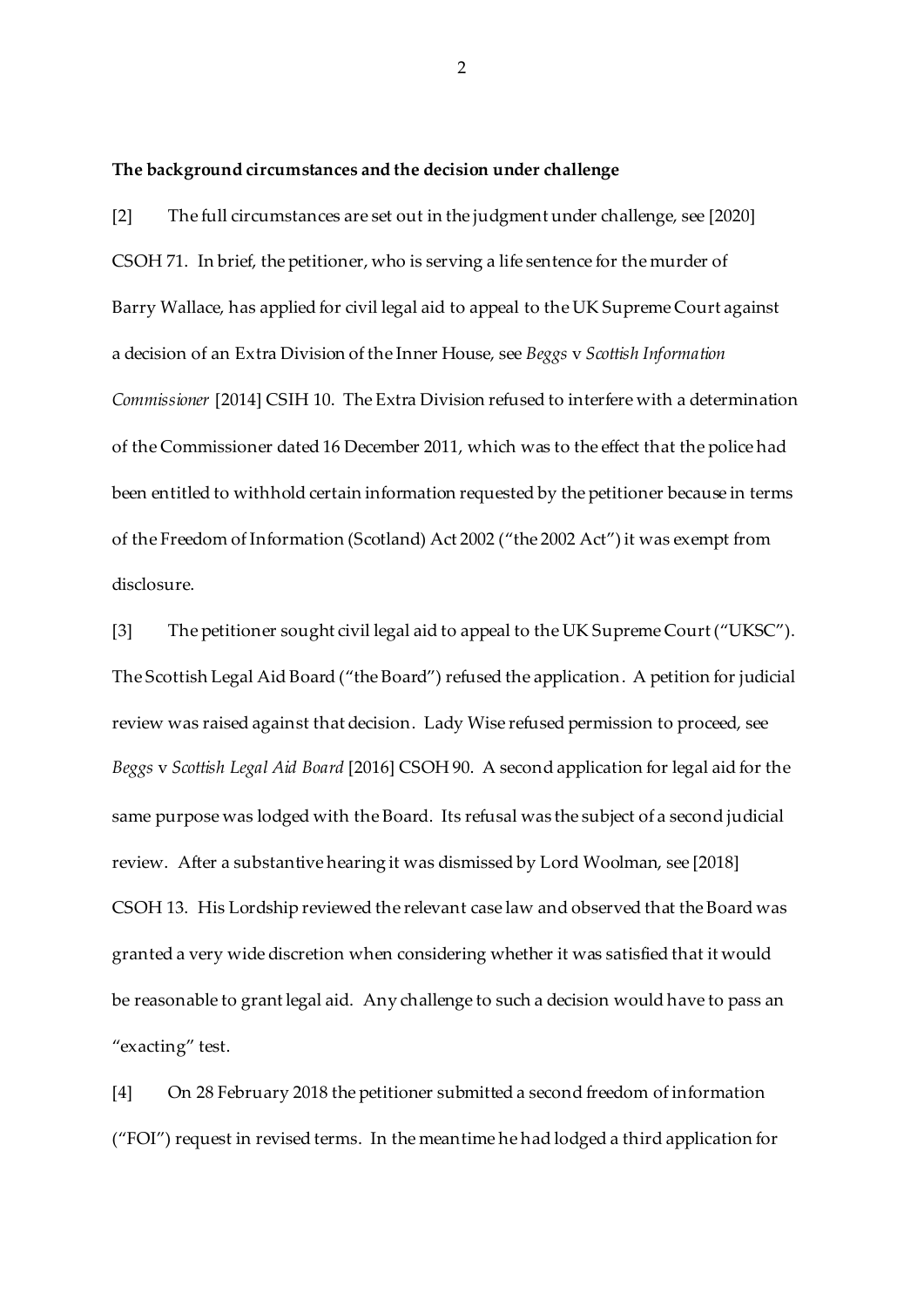legal aid to pursue a challenge to the decision of the Extra Division in the UKSC. It was refused by the Board on 19 September 2018. That is the decision which the petitioner challenges in these proceedings.

[5] At the time of the refusal of the third application the second FOI request had been rejected by the police as being vexatious, and that issue was before the Commissioner for his decision. (Subsequently he ruled that it was not vexatious.) The Board noted that should the Commissioner decide that the request was not vexatious the police would have 42 days in which to provide a substantive response. If it was a refusal the matter could return to the Commissioner. The new request was more detailed than the earlier one and it would be speculative to suggest it would fail before both the police and the Commissioner.

[6] The reasons for refusal of legal aid were that it was

"considered that a privately funded individual of moderate means having taken the step of a fresh request, applying for a review of a decision to refuse it and then referring the matter to the Office of the Scottish Information Commissioner would at least await a final decision on the matter before embarking on risky and expensive litigation before the [UKSC]. It is therefore not shown that it is reasonable to grant legal aid as an alternative available remedy has not been fully exhausted."

[7] That decision has to be assessed by reference to the circumstances at the time, but it can be recorded that in due course the second request was refused on its merits by the police. That outcome was upheld by the Commissioner whose decision is now the subject of a fresh appeal to this court brought with the benefit of legal aid. That appeal has been sisted (put on hold) pending the outcome of this appeal.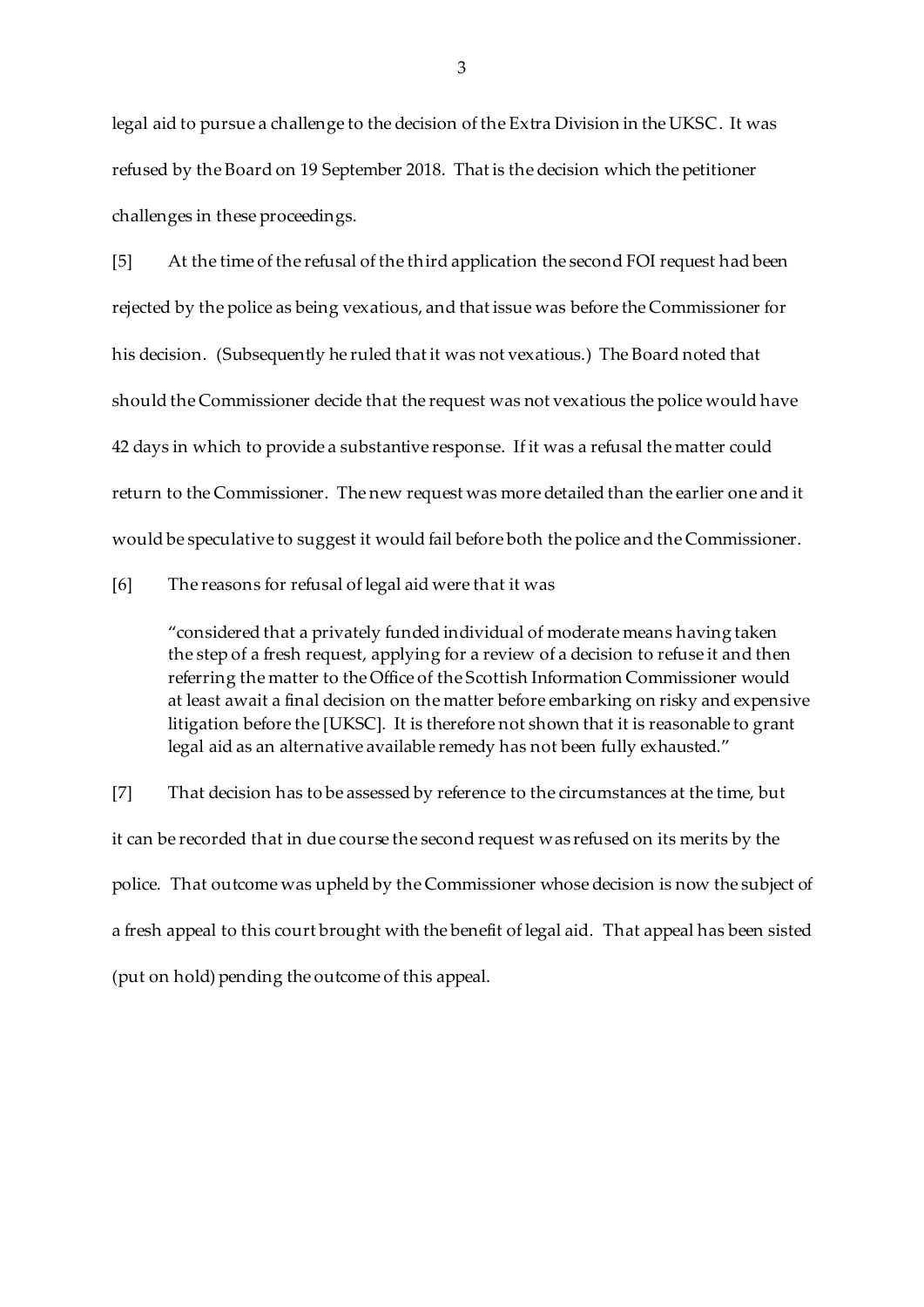#### **The decision of the Lord Ordinary**

[8] The Lord Ordinary rejected the contention that the Board's decision of 19 September 2018 was irrational or unlawful (paragraphs 24/26). All relevant factors were taken into account. His Lordship held that

"it was clearly within the scope of the Board's discretion to conclude that a privately funded individual of moderate means would at least await a final decision by the Commissioner on his or her application before embarking on risky and expensive litigation in the Supreme Court."

[9] The petitioner referred to Lord Reed's observation in *R(Unison)* v *Lord Chancellor* [2017] 3 WLR 409 at paragraph 109 that the impact of restrictions on access to the courts must be considered "in the real world". In the view of the Lord Ordinary this added very little to what had gone before (paragraph 27). Under reference to *Steel and Morris* v *United Kingdom* (2005) 41 EHRR 403 at paragraph 62 he noted that there was no absolute right to legal aid. A "real world" assessment would recognise that resources are limited. The petitioner did not represent the interests of wider society. Section 14(1)(b) of the Legal Aid (Scotland) Act 1986 ("the 1986 Act") provides that an application can be refused if it would not be reasonable to grant it. If properly applied this is a proportionate restriction which pursues a legitimate aim. Refusal of the application was not a breach of any right of access to the courts.

[10] At paragraph 28 the Lord Ordinary rejected the contention that an application for legal aid engaged a civil right in terms of article 6(1). The discretion given to the board contradicted that proposition. Reference was made to *Masson and Van Zon* v *Netherlands* (1996) 22 EHRR 491 at paragraph 51. A submission that the refusal deprived the petitioner of a fair trial on the murder charge was "somewhat far-fetched".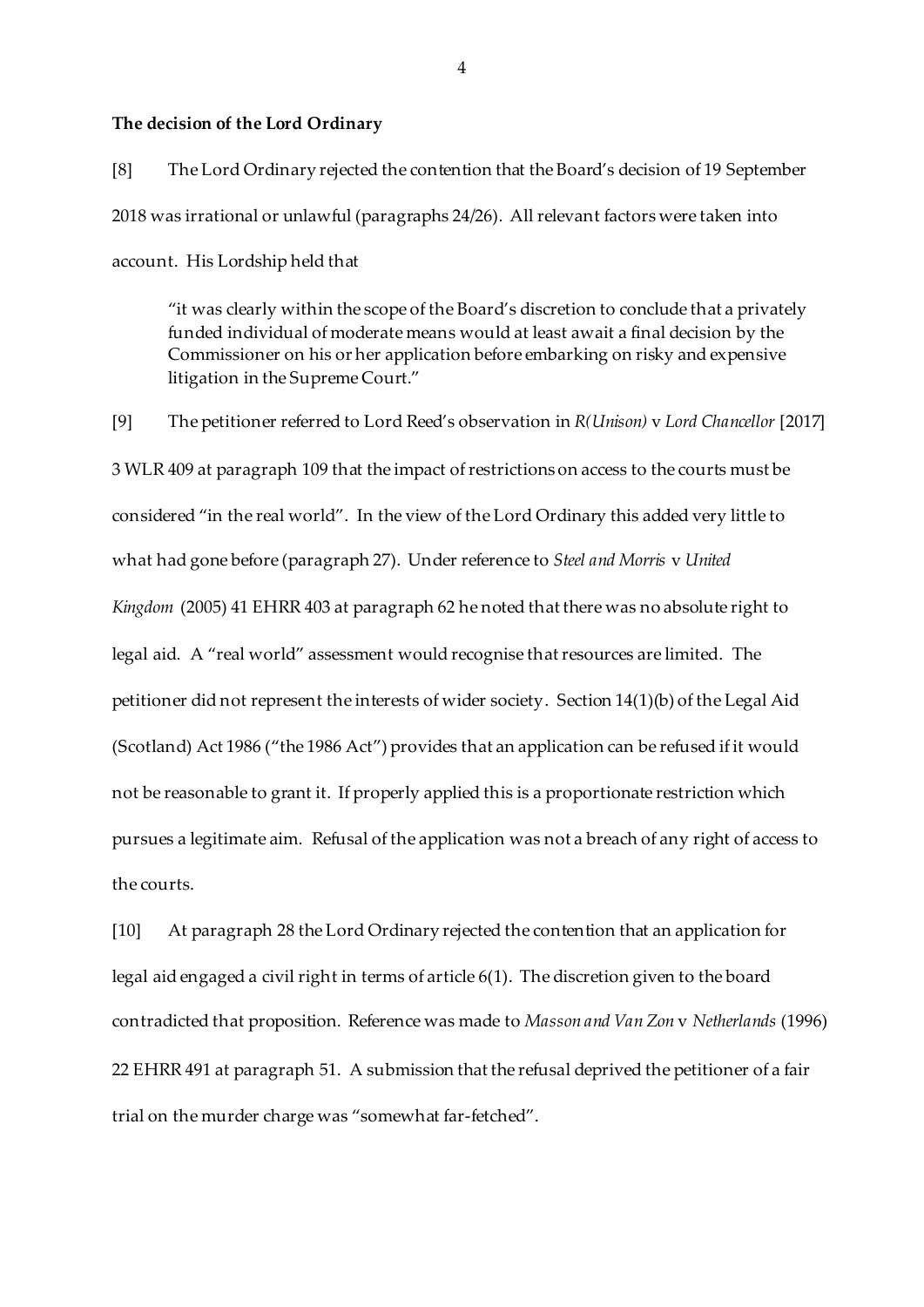# **The grounds of appeal and the submissions for the petitioner**

[11] The grounds of appeal to this court as now maintained by the petitioner raise three issues:

- 1 Does an application for civil legal aid engage a civil right in terms of article 6 of ECHR?
- 2 Does the petitioner represent the interests of wider society?
- 3 Did the refusal to grant legal aid breach his right to a fair trial?

[12] It was submitted that properly interpreted the decision in *Masson and Van Zon* supports the first ground. The duty to provide legal aid if and when the statutory criteria are met is part of the right of access to a court inherent in article 6. Reliance was placed on *Airey* v *Ireland* (1979) 2 EHRR 305 at paragraph 26 for the proposition that there can be cases where legal aid for representation is essential if there is to be effective access to the court. The complexity here makes this such a case. While the Board exercises a discretion, this does not necessarily exclude a civil right. The Board cannot act in an arbitrary manner. [13] With regard to the second ground, the Lord Ordinary should have viewed matters

in the context of the constitutional importance of FOI requests and the balancing exercise involved in applying the 2002 Act. The proposed appeal to the UK Supreme Court would raise a matter of general public importance.

[14] On the fair trial issue, the right to disclosure of exculpatory material survives the completion of the trial. Article 6 rights are engaged when disclosure may support a challenge to a conviction. Reference was made to a number of cases including *Jespers* v *Belgium* (1981) 27 DR 61, (1983) 5 EHRR CD305 and *R(on the application of Nunn)* v *Chief Constable of Suffolk Constabulary and Another* [2014] 3 WLR 77.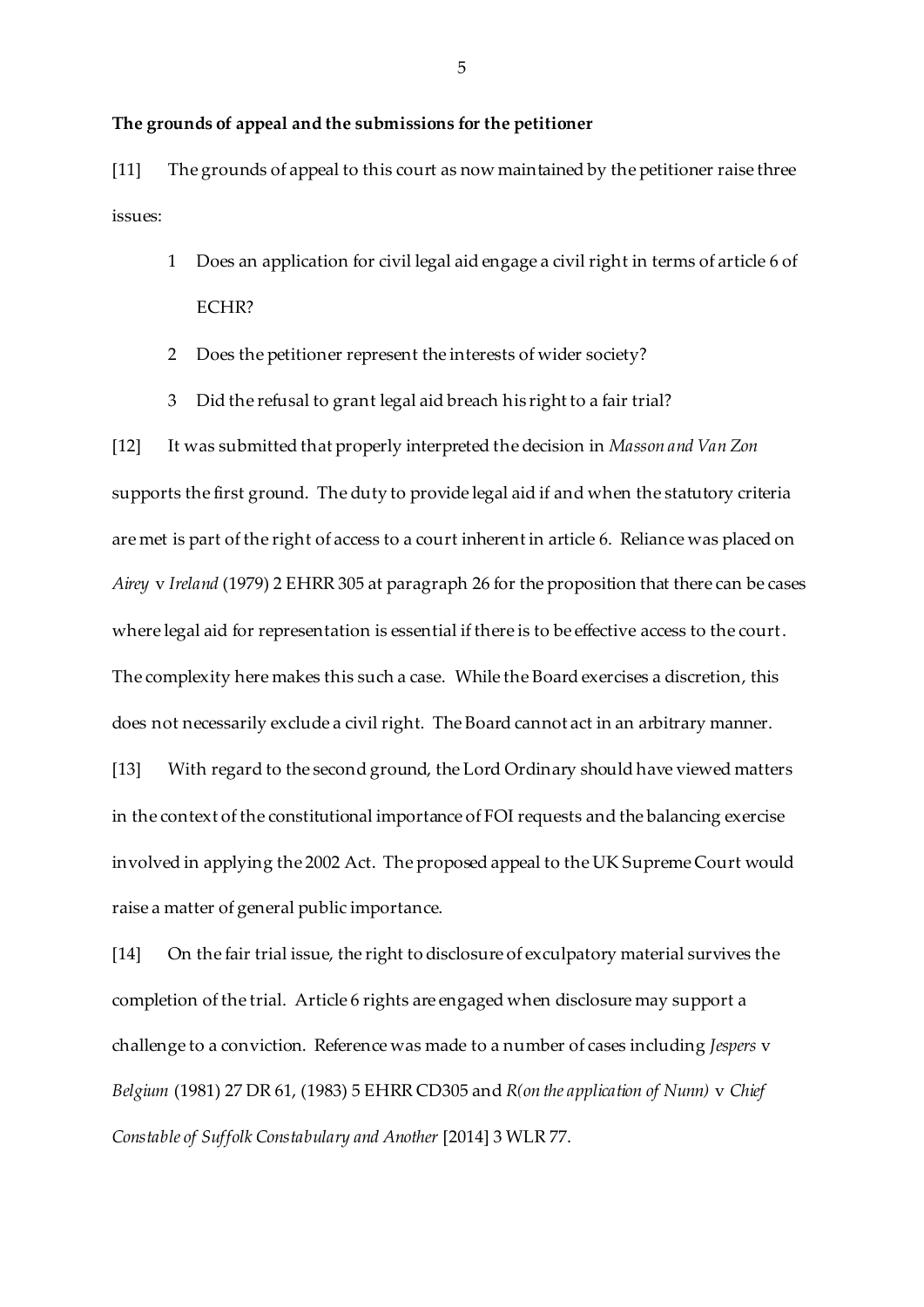[15] The note of argument was drafted by counsel. At the hearing the petitioner represented himself. He spoke in some detail as to the nature, and the importance as he saw it, of the requested material. He lives with this on a daily basis. The initial FOI request was made in 2010 after years of trying to recover information. He disagreed with the suggestion that all of this is remote from the trial. Under the 2002 Act there is a general entitlement to information, and the onus is on the holder to make out an exemption. Here this arises in the context of the public importance of fairness in criminal prosecutions.

[16] Given that general entitlement and the gravity of the matter, his legal aid application engaged a civil right. If the statutory criteria are met section 14 of the 1986 Act provides that legal aid "shall" be made available. *Masson and Van Zon* is of no assistance to the respondents. Issues of proportionality arise in respect of convention rights. This is a different standard of review from unreasonableness. The Board should apply a proportionality test and ensure that its decisions comply with convention rights.

#### **The submissions for the Board**

[17] The 1986 Act affords the Board a wide discretion in respect of whether it is reasonable to grant legal aid. Here the discretion was exercised properly and lawfully. An application for legal aid does not engage a "civil right" within the meaning of article 6. The starting point is the domestic law. It has not granted applicants a right to legal aid. The state is not obliged to ensure total equality of arms. The context of the case is relevant, namely a request for legal aid to appeal to the UK Supreme Court in respect of a decision of the Inner House in which legal aid had been made available to the petitioner.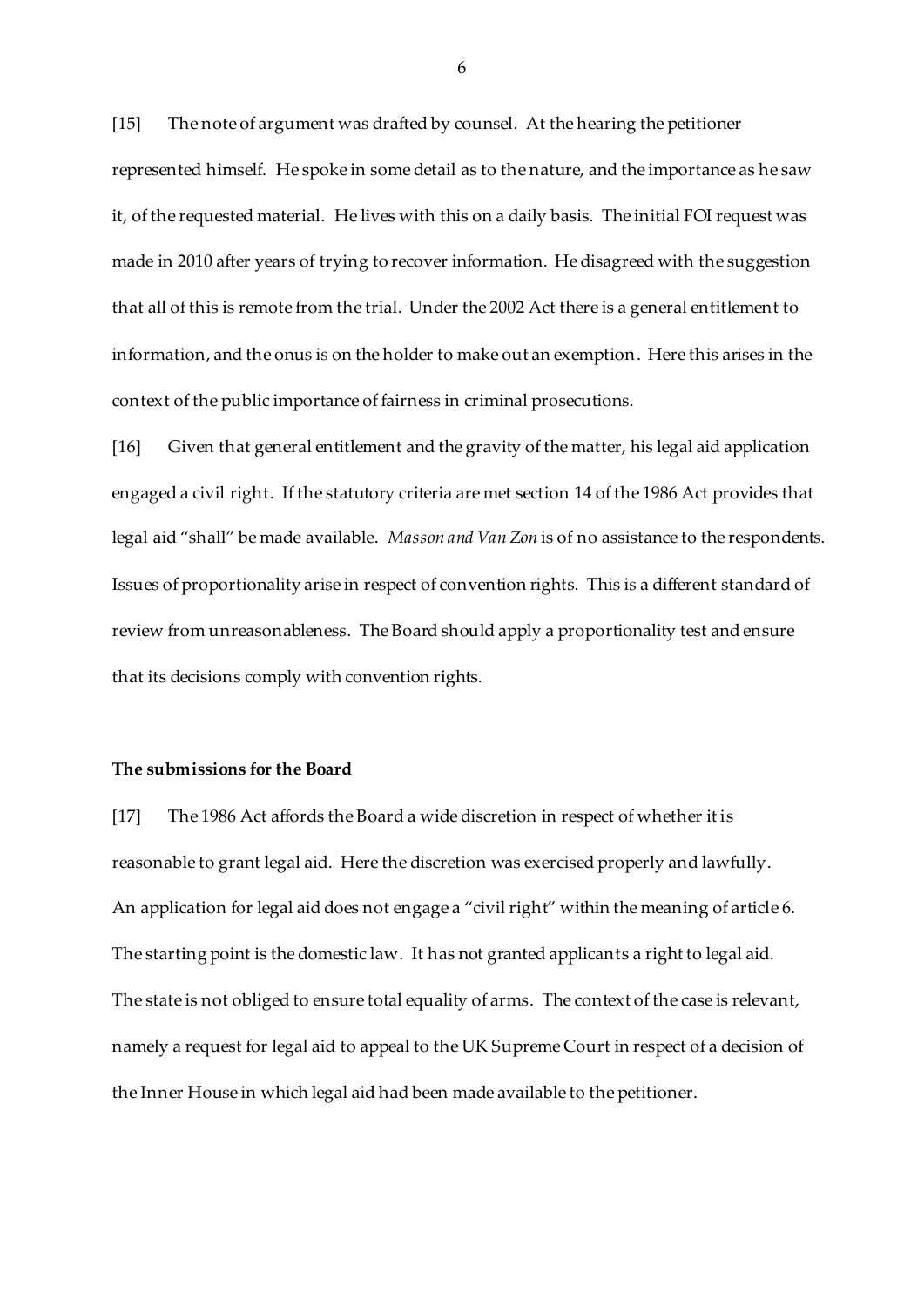[18] None of the cases cited on behalf of the petitioner demonstrate that a legal aid application engages a "civil right". *Airey* v *Ireland* addressed a system where there was no ability to seek civil legal aid. While that was unsatisfactory, it was made clear that article 6(1) does not guarantee a right to legal aid in all cases, see paragraph 26. A state can impose conditions on the grant.

[19] With regard to ground 2, the Lord Ordinary did not err in saying that the petitioner does not represent the interests of wider society. He dealt with the argument about a "real world" assessment. Not all FOI requests are of constitutional or general public importance. If the point had been made to the Board, it would have been but one of a number of factors. [20] As to the final ground, the refusal of legal aid did not breach the article 6 right to a fair trial. The FOI requests and the resultant satellite litigation are far removed from the trial. The latter have received the benefit of legal aid in the Court of Session. All the cases which the petitioner cited in support of this ground concern the disclosure of documents in criminal proceedings.

[21] In oral submissions senior counsel stressed that each application is decided on its own merits by reference to the statutory criteria. Article 6 does not create a civil right which does not exist in the domestic law. The Board does not determine a civil right, nor does it decide a dispute.

#### **The submissions for the Scottish Information Commissioner**

[22] The appeal amounts to no more than a disagreement with a decision which was rational and free of any error in law. The petitioner has no right to civil legal aid thus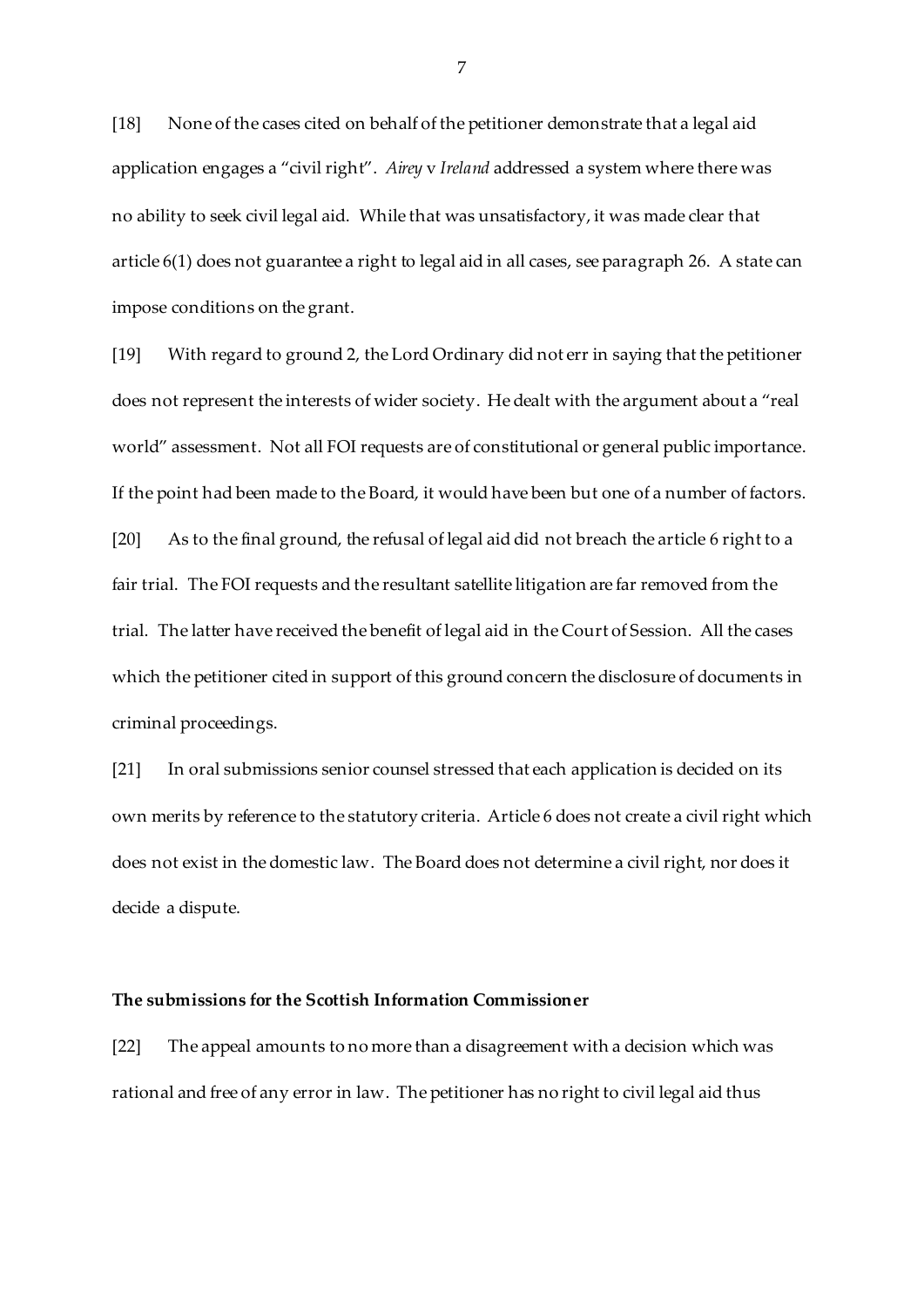article 6 cannot be engaged - see *Masson and Van Zon* at paragraph 49 and *Roche* v *UK* (2006) 42 EHRR 30 at paragraph 124.

[23] The second ground of appeal strays into the merits of the proposed appeal to the UKSC. The Board accepted that there was probable cause. It was for the Board to weigh the competing considerations in deciding whether it would be reasonable to grant legal aid. [24] As for ground three, the refusal of legal aid for the proposed appeal is several steps removed from the criminal trial. The Board took the entirely reasonable view that a privately-funded litigant would await the outcome of the second FOI request. That has no impact on the trial. In any event there are no extant criminal proceedings.

#### **The court's view of the grounds of appeal**

[25] The financial conditions were met and the Board was satisfied as to probable cause. Thus in terms of section 14(1)(b) of the 1986 Act the Board could have granted civil legal aid if in the particular circumstances of the case it was satisfied that it would be reasonable to do so. For the reasons mentioned earlier, the Board was not so satisfied. It therefore refused the application. In this respect the Board enjoyed a wide discretion and was entitled to form its own view on the weight to be attached to the relevant considerations. The court has no jurisdiction to substitute any views of its own. We are content that the Board approached its task in the proper manner and reached a decision which, in all the circumstances, was open to it.

[26] It is far from clear on what basis it is asserted that the court can or should interfere with the Board's decision. In so far as the petitioner's note of argument asserts a right to civil legal aid, that proposition is misconceived both under the domestic legislation and the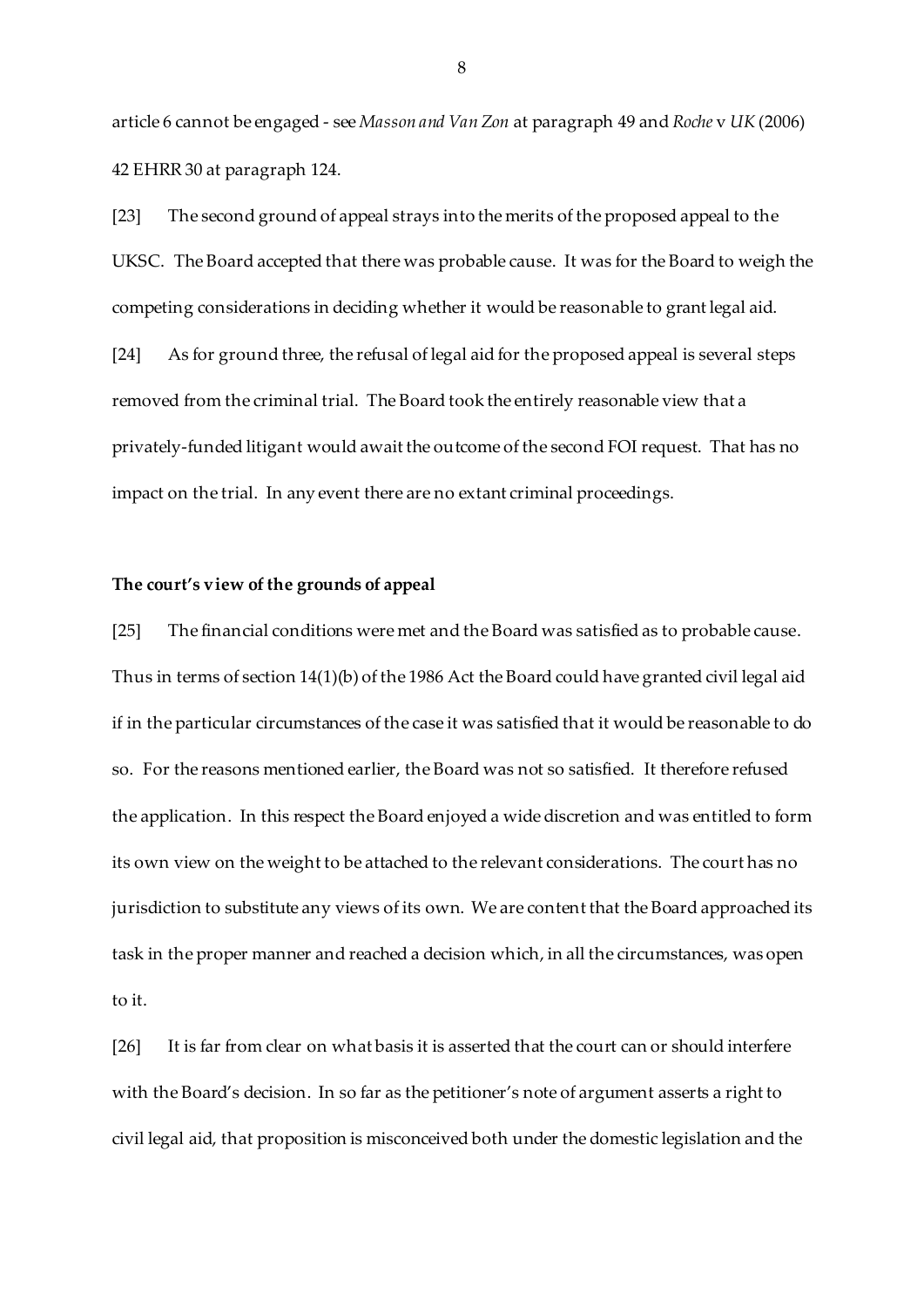convention jurisprudence. By way of example reference can be made to *Airey* v *Ireland* at paragraph 26 and *Steel and Morris* v *UK* at paragraph 62. Properly interpreted, the judgment in *Masson and Van Zon* is of no assistance to the petitioner. It indicates that the wide measure of discretion afforded to the Board in respect of the reasonableness of granting legal aid demonstrates that no actual right is recognised in law (paragraph 51).

[27] In any event article 6 pre-supposes a dispute which is directly decisive for a private right said on arguable grounds to be recognised by the domestic law (*Boulois* v *Luxembourg* (2012) 55 EHRR 32, paragraph 90). None of this applies in respect of the petitioner's application for legal aid. There is an underlying dispute relating to the outcome of the first FOI request, but the Board's decision is not directly determinative of it. [28] The petitioner seeks a human rights proportionality style review of the Board's decision with a view to achieving a more interventionist and open-ended scrutiny of the Board's decision by the court. As is recognised in the authorities, for example in *Airey* v *Ireland* at paragraph 26 and *Steel and Morris* at paragraph 61, there can be circumstances where, notwithstanding the absence of an absolute right to civil legal aid, its refusal would be an unjustifiable interference with the right of access to the court. However this is not such a case. Nothing of that nature was suggested to the Board. Even if it had been raised, it is difficult to imagine that it would have made a difference to the outcome. The Board's decision was based on the unremarkable proposition that, having made a second and more refined FOI request, it would not be reasonable to expect assistance from public funds to pursue an appeal against the 2014 decision of the Inner House before the second request was resolved one way or the other. Plainly, the petitioner disagrees but the court can see no good reason to interfere. It is also relevant to bear in mind that the petitioner had legal aid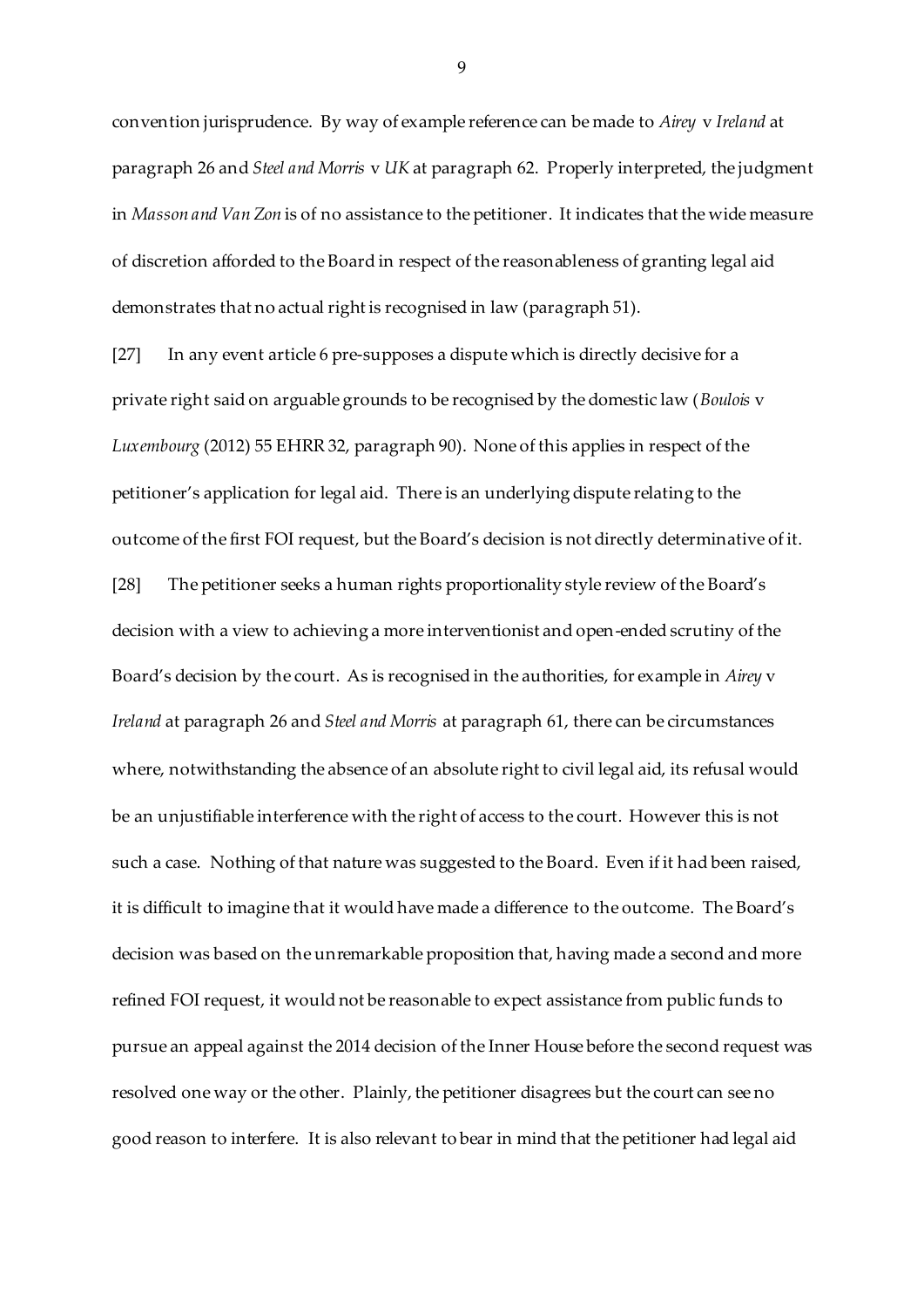in the Extra Division and that, even in cases concerning fundamental human rights, article 6 does not afford an unqualified right to obtain legal aid to pursue a claim as far as the litigant wishes; see the judgment of the Fourth Chamber of the European Court of Human Rights in *NJDB* v *UK* 2015 Fam LR 150 at paragraph 74.

[29] Furthermore, as has been borne out by events, it could have been predicted that the petitioner would again challenge in the courts any adverse outcome in respect of the second FOI request. His contentions on the proper approach to the 2002 Act can be pursued in his most recent appeal (which is legally aided). In any event, whatever might be said with regard to the complexity or otherwise of the issues, at the hearing of this appeal the petitioner demonstrated that he is more than capable of representing himself.

[30] In short, article 6 did not mandate that the 2018 legal aid application be granted. It cannot be said that the petitioner has been or is being wrongly denied access to a fair hearing before the courts in respect of his complaints about the outcome of his attempts to obtain information from the authorities.

[31] Regarding ground of appeal 2, we agree with the respondents' submissions. The Board would have been well aware of the importance of both the objectives of the 2002 Act and the proper implementation of the duties placed on those subject to its terms. The petitioner does not represent wider society. In so far as the proposed appeal raised an arguable point of law, the Board accepted that there was probable cause. That did not elide the reasonableness test, and in particular the relevance of the outstanding second FOI request. As the Lord Ordinary observed, it effectively superseded the first request.

[32] As to the third ground, again we accept the respondents' submissions. Any post-conviction rights to recover information did not require that, notwithstanding the